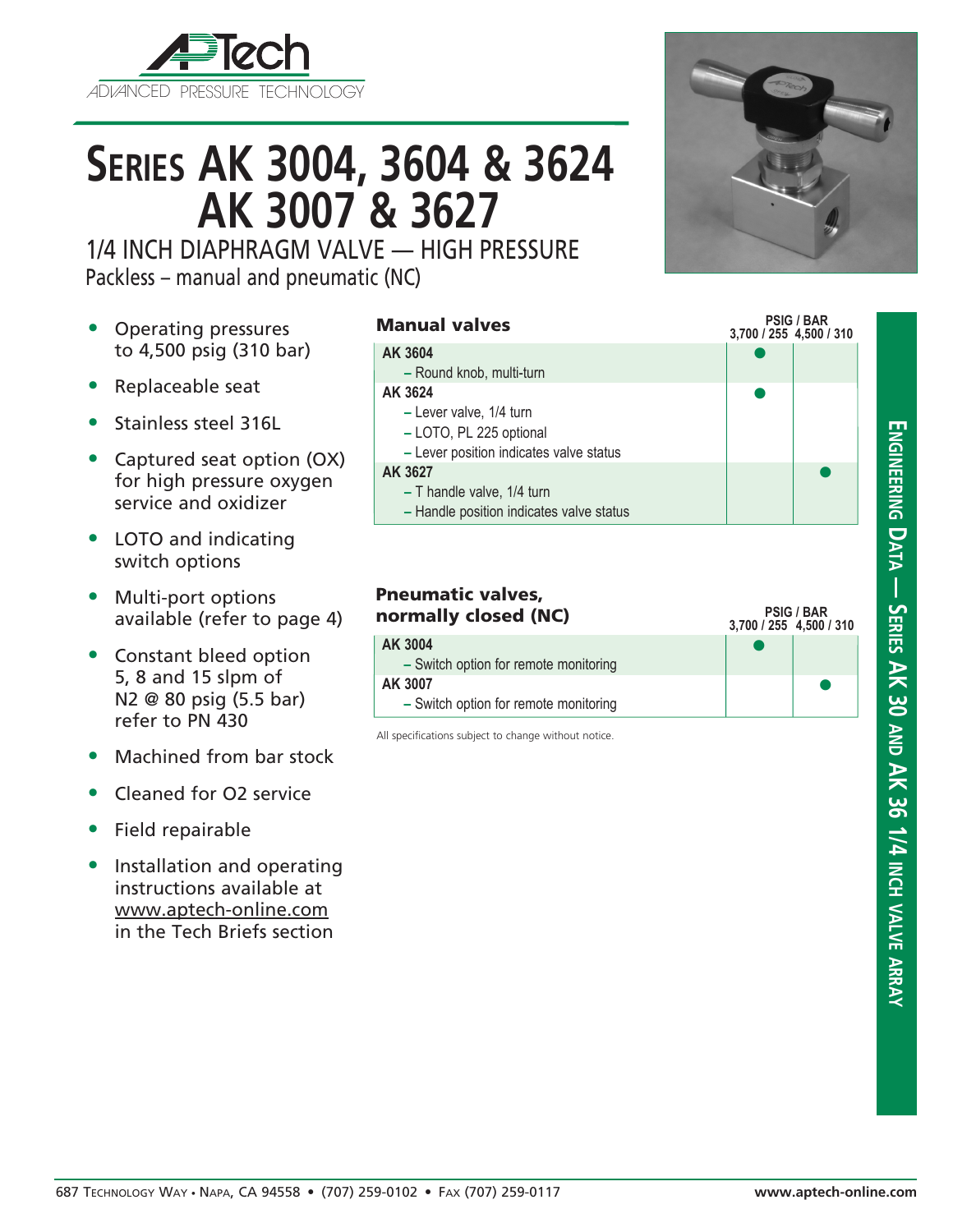## **H i g h P r e ss u r e – H i g h P u r i t y – H i g h V a l u e**

#### Engineering Data — Manual valves

| Operating pressure                   | AK 3604, 3624       | Vacuum to 3,700 psig (255 bar)             |
|--------------------------------------|---------------------|--------------------------------------------|
|                                      | AK 3627             | Vacuum to $4,500$ psig $(310 \text{ bar})$ |
| Flow coefficient $(C_{\mathcal{V}})$ | AK 3604, 3624, 3627 | $0.29$ (X <sub>T</sub> = 0.6)              |

#### Engineering Data — Pneumatic valves

| Operating pressure       | AK 3004       | Vacuum to 3,700 psig (255 bar) |
|--------------------------|---------------|--------------------------------|
|                          | AK 3007       | Vacuum to 4,500 psig (310 bar) |
| Flow coefficient $(C_v)$ | AK 3004, 3007 | $0.23$ (X <sub>T</sub> = 0.5)  |
| <b>Status</b>            | AK 3004, 3007 | Normally closed (NC)           |
| Actuation pressure       | AK 3004, 3007 | 70 to 110 psig (5 to 8 bar)    |
| Actuation port           | AK 3004, 3007 | 1/8 NPT, top port              |

#### Engineering Data — Other parameters all valves

| Inlet and outlet connectors         |                     | 1/4 inch compression, NPT or BSPT                                    |
|-------------------------------------|---------------------|----------------------------------------------------------------------|
| Internal volume                     |                     | $0.06$ in <sup>3</sup> (1.07 cm <sup>3</sup> )                       |
| Operating temperature AK 3007, 3627 |                     | $-40^{\circ}$ to $+140^{\circ}$ F ( $-40^{\circ}$ to 60° C)          |
|                                     | AK 3004, 3604, 3624 | $-40^{\circ}$ to $+120^{\circ}$ F ( $-40^{\circ}$ to $49^{\circ}$ C) |
| Proof pressure                      |                     | 150% of operating pressures                                          |
| Burst pressure                      |                     | 300% of operating pressures                                          |
| Leak rate                           |                     | $1 \times 10^{-9}$ sccs He                                           |

### Engineering Data — Wetted materials all valves

|             |                        | S                                               |  |  |
|-------------|------------------------|-------------------------------------------------|--|--|
| Body        |                        | SS 316L                                         |  |  |
| Diaphragm   |                        | Ni-Co Alloy / UNS R30003                        |  |  |
| Seat        | AK 3004, 3604, 3624    | PCTFE (Polyimide or PEEK optional)              |  |  |
|             | AK 3007, 3627          | Polyimide or PEEK                               |  |  |
| Seat insert | AK 3004, 3604, 3624 OX | Seat: PCTFE Insert: Ni-Cr-Mo alloy / UNS N06022 |  |  |

#### Seat Matrix

| N۶ | NA |
|----|----|
|    |    |
|    |    |

1 Must select either VS or PK seat.  $\bullet$  Standard  $\bullet$  Optional NA Not available

All specifications subject to change without notice.

NOTE: Cycle life of AK 3004, 3604, 3624, 3007 and 3627 is 5,000 cycles at full rated pressure.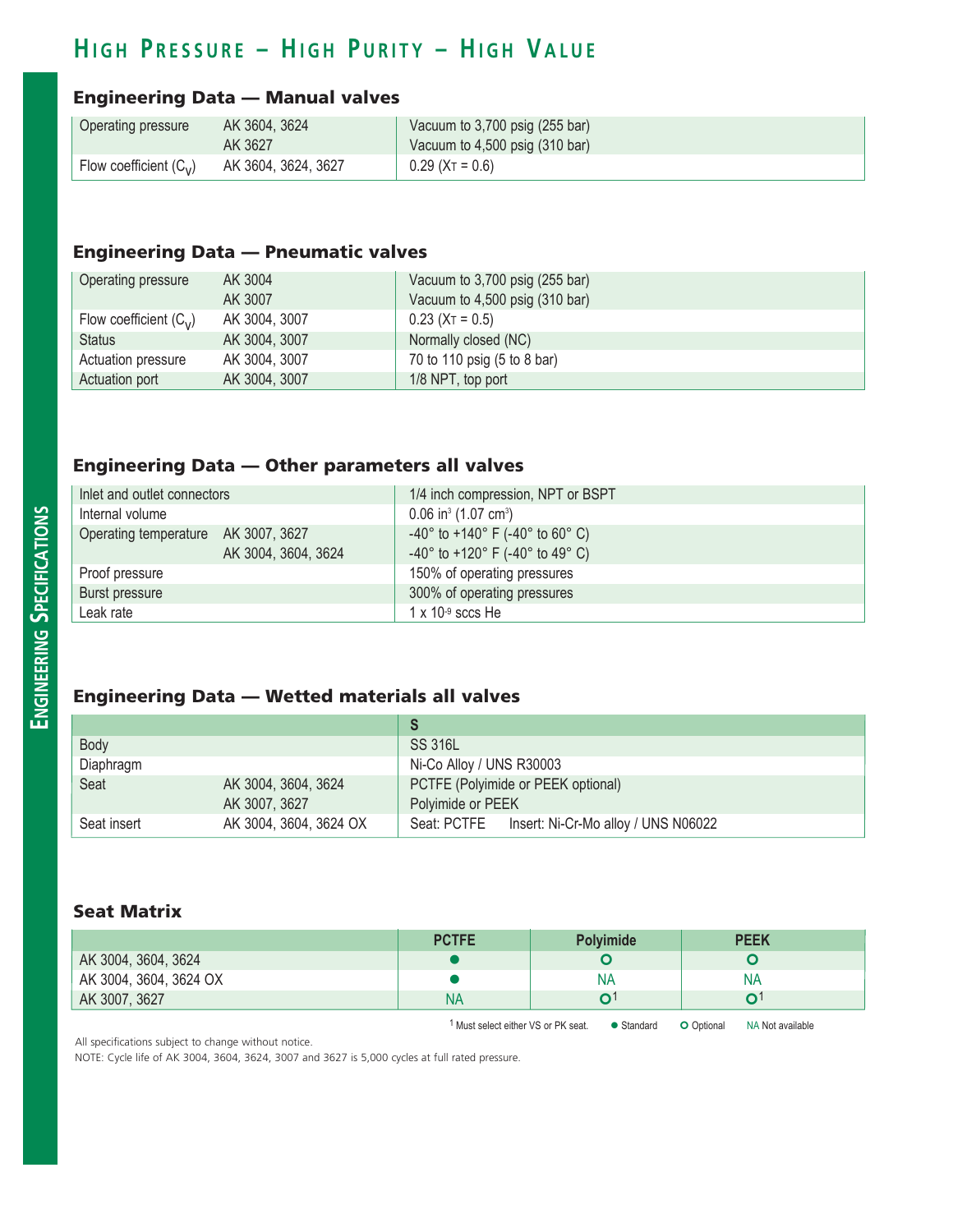







• Metric dimensions are for reference only.

- Height of the valve (H) is an approximate value.
- All specifications subject to change without notice.
- All manual valves are shown in open position.

| <b>VALVE</b> | D     |      | н    |     |
|--------------|-------|------|------|-----|
|              | inch  | mm   | inch | mm  |
| AK3004       | ø1.98 | 50.3 | 4.10 | 104 |
| AK3007       | ø1.98 | 50.3 | 4.89 | 124 |
| AK3604       | ø2.12 | 53.8 | 3.00 | 76  |
| AK3624       | 2.47  | 62.7 | 2.94 | 75  |
| AK3627       | 3.48  | 88.4 | 2.95 | 75  |

| <b>CONNECTION</b> | A         |      | в    |      | h    |      |
|-------------------|-----------|------|------|------|------|------|
|                   | inch      | mm   | inch | mm   | inch | mm   |
| 4Tx4T             | $1.12$ sq | 28.4 | 2.56 | 65.0 | 0.44 | 11.2 |
| 4Nx4N             | $1.12$ sq | 28.4 | 2.32 | 58.9 | 0.44 | 11.2 |
| 4BRNx4BRN         | $1.12$ sq | 28.4 | 2.32 | 58.9 | 0.44 | 11.2 |
| 4x4               | N/A       | N/A  | 1.70 | 43.2 | 0.44 | 11.2 |
| 4BRx4BR           | N/A       | N/A  | 1.70 | 43.2 | 0.44 | 11.2 |